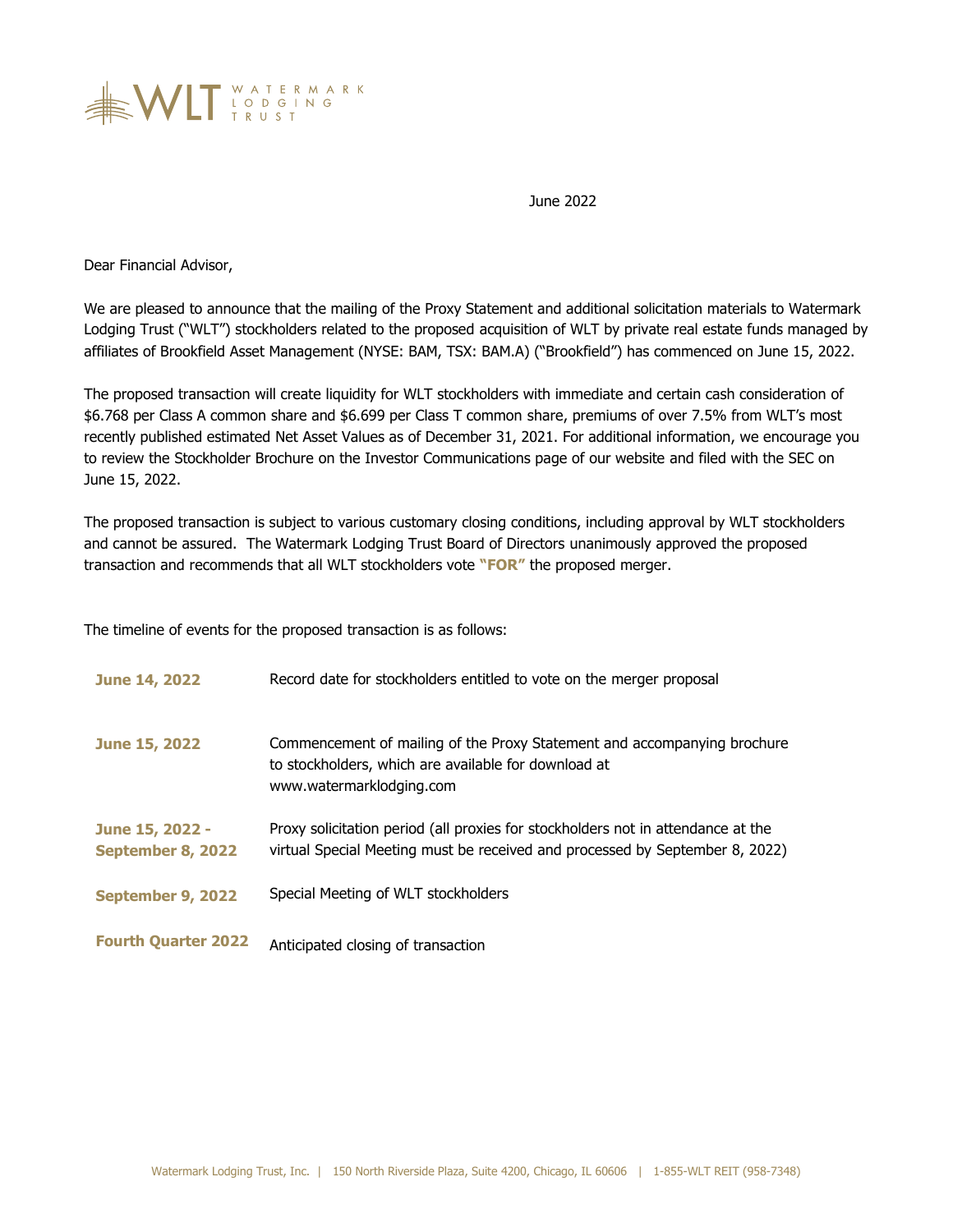Stockholders may vote their proxy:



We have engaged a solicitation agent, Broadridge Investor Communications Solutions, Inc. ("Broadridge"), who may contact your clients to solicit their vote. Please encourage your clients who are WLT stockholders to vote at their earliest convenience. With your assistance, we will be able to get the votes required without the need for your clients to be contacted by Broadridge.

Broadridge is available to answer question relating to the proposed transaction. They can be reached at their toll-free number, (866) 407-1557. The WLT Investor Relations Department is also available to answer any questions regarding the proposed transaction or on your client's stockholdings and can be reached at (855) WLT REIT (958-7348).

We encourage you and your clients to read the Proxy Statement as well as the accompanying brochure. Thank you again for your continued confidence and support.

With best regards,

 $\sqrt{11}$ 

Michael G. Medzigian Chairman and Chief Executive Officer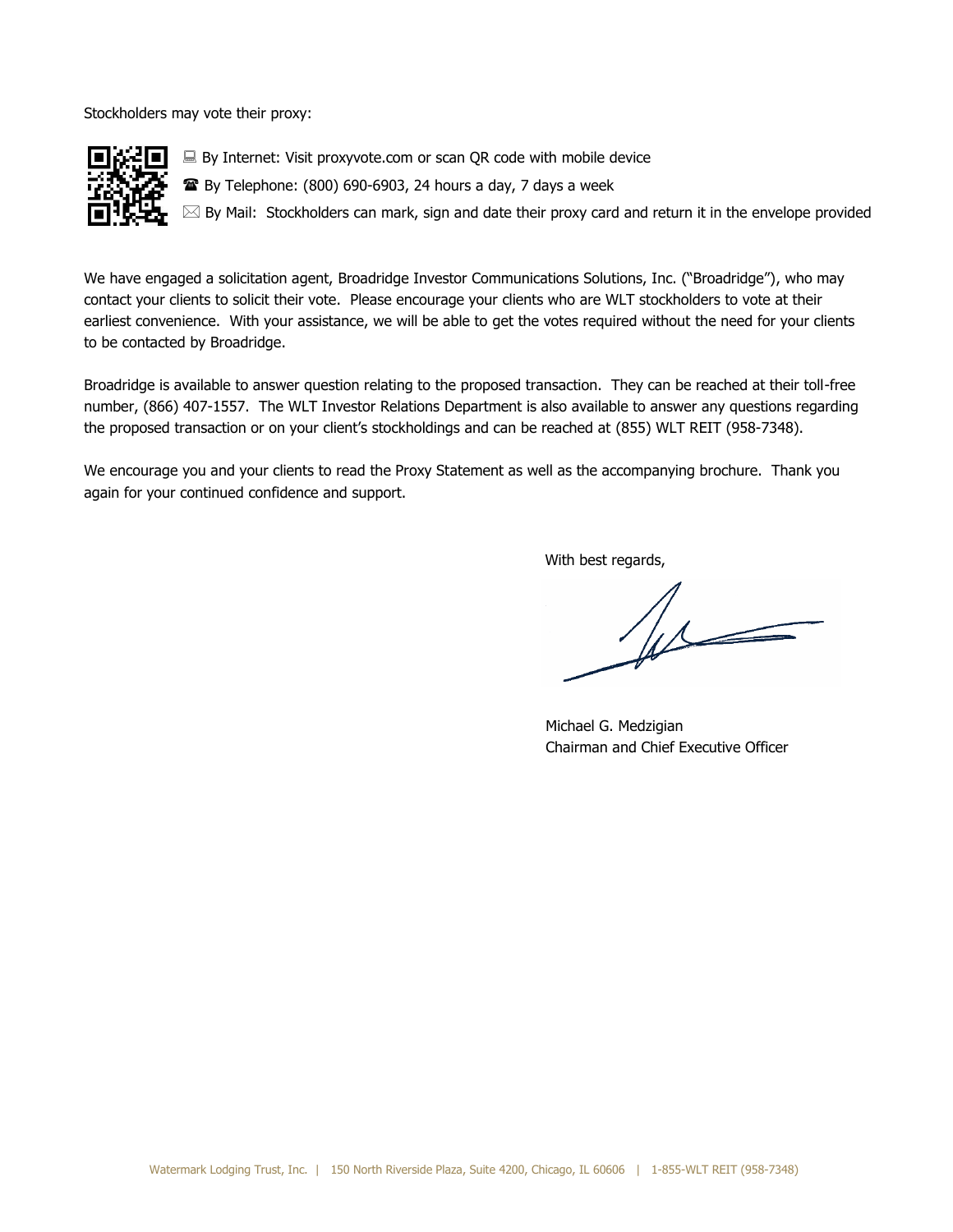# **Additional Questions and Answers Regarding Proposed Transaction**

# **Q: How are Watermark Lodging Trust, Carey Watermark Investors ("CWI 1") and Carey Watermark Investors 2 ("CWI 2") related?**

**A:** Watermark Lodging Trust was formed as a result of the merger of CWI 1 and CWI 2 along with the internalization of management in April 2020.

### **Q: Who is eligible to vote on the proposed transaction?**

**A:** Watermark Lodging Trust common stockholders of record as of the close of business on June 14, 2022 are eligible to vote on the proposed transaction.

### **Q: What will a WLT common stockholder receive in the merger?**

**A:** If the proposed transaction is completed, a WLT common stockholder will receive \$6.768 and \$6.699 in cash for each Class A and Class T share of Watermark Lodging Trust they own, respectively.

#### **Q: When is the proposed transaction expected to be completed?**

**A:** WLT and Brookfield currently expect to complete the merger in the Fourth Quarter 2022; however, there can be no assurance as to when, or if, the merger will be completed.

The proposed transaction has been unanimously determined and declared by the WLT Board of Directors as being in the best interests of WLT and its stockholders. The WLT Board of Directors recommends that WLT stockholders vote **"FOR"** the proposed transaction.

#### **Q: Will accounts be frozen prior to the transaction closing?**

**A:** Yes. In order to ensure an orderly liquidation of accounts, all share transfers and account maintenance items will be suspended a few weeks ahead of the transaction closing. WLT will provide further information ahead of the frozen period.

# **Q: If the proposed transaction is approved, how will the cash consideration be paid to stockholders?**

**A:** WLT stockholders will receive payment in the form of a check to their address of record or paid to alternate distribution instructions if established on the account. If shares are held in a custodial or broker-controlled account, payment will be made to the custodian or broker, as applicable.

#### **Q: Will stockholders have to pay federal income taxes related to the proposed transaction?**

**A:** In general, a U.S. common stockholder will recognize a capital gain or loss equal to the difference (if any) between the amount of cash received for their WLT shares and the adjusted tax basis in such shares. Please see Tax Basis and Capital Gains Analysis below for illustrative examples of an original investor's tax basis.

#### **Q: Can you provide the distribution history for common stockholders?**

**A:** A table with historic distribution rates for common stockholders including for CWI 1, CWI 2 and Watermark Lodging Trust is available on the Investor Communications page of our website or at [www.watermarklodging.com/Distribution\\_History.](http://www.watermarklodging.com/Distribution_History)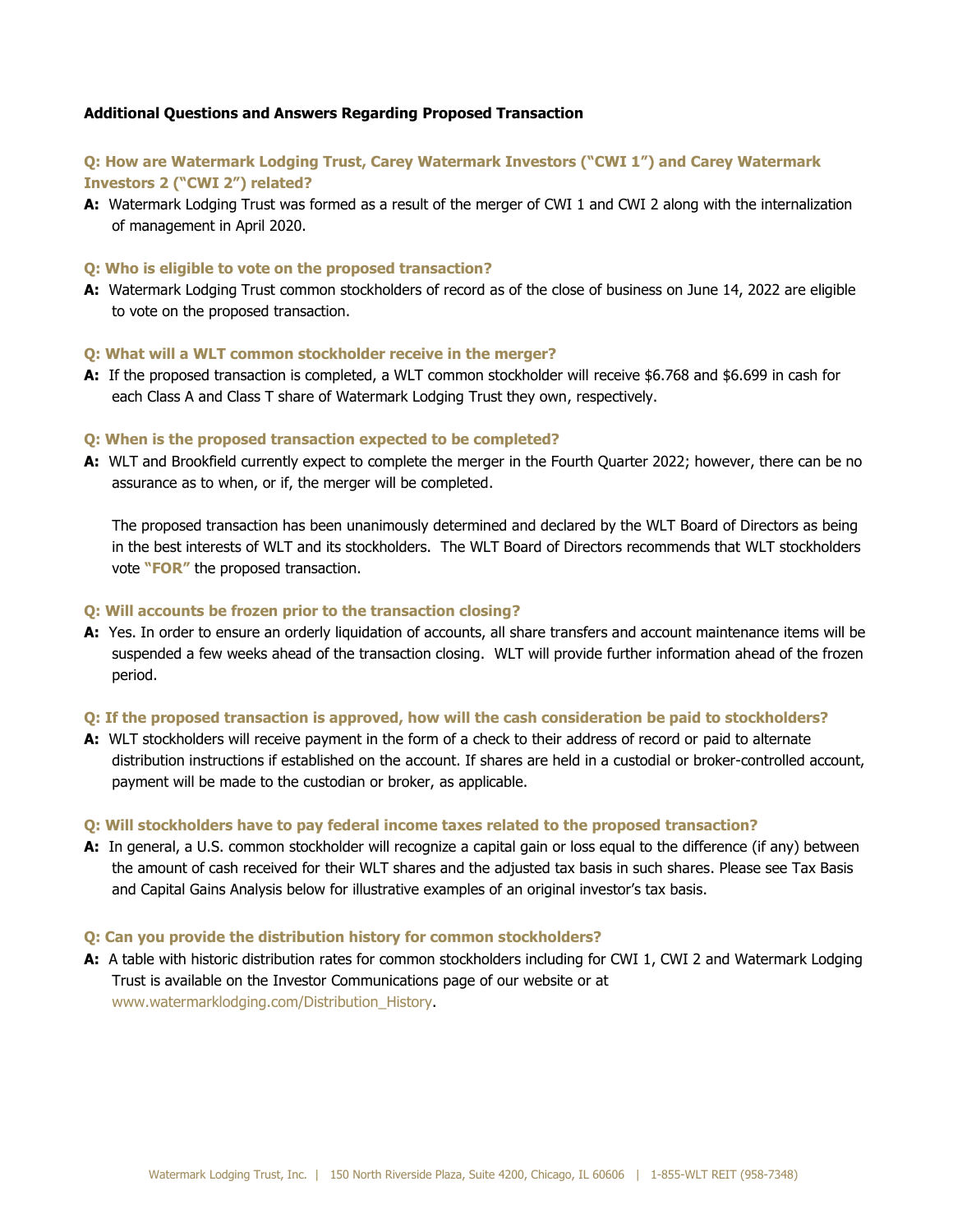# **Q: What is a stockholder's return for an investment in Watermark Lodging Trust?**

**A:** Below please find illustrative per share returns for original CWI 1, CWI 2 Class A and CWI 2 Class T investors.

| Per Share                                              | <b>CWI1</b>            |                     | CWI <sub>2</sub><br><b>Class A</b> |                     | CWI <sub>2</sub><br><b>Class T</b> |                            |
|--------------------------------------------------------|------------------------|---------------------|------------------------------------|---------------------|------------------------------------|----------------------------|
|                                                        | Without<br><b>DRIP</b> | With<br><b>DRIP</b> | Without<br><b>DRIP</b>             | With<br><b>DRIP</b> | Without<br><b>DRIP</b>             | <b>With</b><br><b>DRIP</b> |
| Original offering price <sup>(1)</sup>                 | \$10.00                | \$10.00             | \$10.00                            | \$10.00             | \$9.45                             | \$9.45                     |
| Cash liquidation consideration per original share      | $$6.16^{(2)}$$         | $$6.16^{(2)}$$      | $$6.77^{(3)}$                      | $$6.77^{(3)}$$      | $$6.70^{(3)}$$                     | $$6.70^{(3)}$$             |
| Liquidation consideration as % of original offer price | 62%                    | 62%                 | 68%                                | 68%                 | 71%                                | 71%                        |
|                                                        |                        |                     |                                    |                     |                                    |                            |
| Distributions <sup>(4)</sup>                           | \$6.22                 | \$5.14              | \$2.97                             | \$2.27              | \$2.48                             | \$1.88                     |
| Total investment return                                | \$12.38                | \$11.30             | \$9.73                             | \$9.04              | \$9.18                             | \$8.58                     |
|                                                        |                        |                     |                                    |                     |                                    |                            |
| Total return as % of original investment               | 124%                   | 113%                | 97%                                | 90%                 | 97%                                | 91%                        |

1) Assumes CWI 1 and CWI 2 investments made at the commencement of the initial public offerings in September 2010 and May 2014, respectively

2) WLT Class A common stock transaction consideration per the Agreement and Plan of Merger relating to the proposed transaction of \$6.768 adjusted for the impact of the exchange ratio of .9106x at which shares of CWI 1 were exchanged for shares of Watermark Lodging Trust in the 2020 merger

3) WLT Class A and Class T common stock transaction consideration per the Agreement and Plan of Merger relating to the proposed transaction of \$6.768 and \$6.699, respectively

4) Reflects cash, stock and special stock distributions declared through June 1, 2022. Data is based on original offering price per each share class

### **Q: What is the estimated tax basis for a full-term WLT stockholder?**

# **Tax Basis and Capital Gain Analysis**

The following analysis is for general information only and does not purport to discuss all aspects of U.S. federal and state income taxation that may be important to a particular investor in light of their investment or tax circumstances or to investors subject to special tax rules. Stockholders are urged to consult their own tax advisors regarding the U.S. federal, state, local and foreign income and other tax consequences to them in light of their particular investment or tax circumstances of acquiring, holding, exchanging or otherwise disposing of WLT common stock.

# **Original CWI 1 Investor**

The estimated tax basis information shown below is applicable only to a share of CWI 1 common stock that was purchased at the inception of CWI 1's stock offering for \$10.00 per share and held through the closing of the proposed transaction. The estimated tax basis is based solely on the distributions and non-taxable return of capital distributions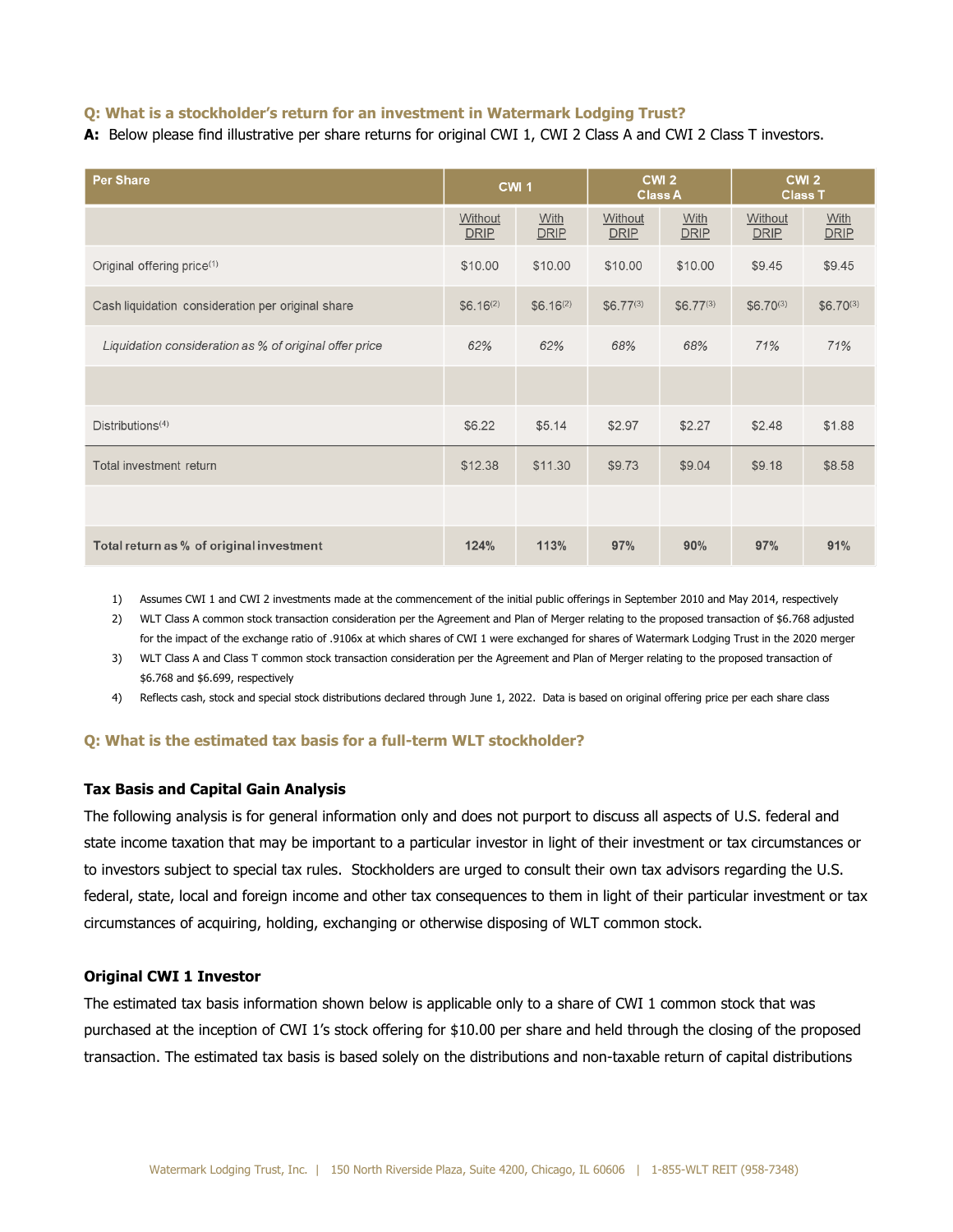paid by CWI 1 and WLT on such shares through June 1, 2022. Distributions were suspended in March 2020 due to the negative impact that the COVID-19 pandemic had on WLT and the lodging industry generally. This information is for illustrative purposes only. Each stockholder should contact their own tax advisor for advice about the stockholder's particular tax consequences.

| <b>CWI1</b> |                          |                          |                          |                            |  |
|-------------|--------------------------|--------------------------|--------------------------|----------------------------|--|
| Tax         | <b>Cash Distribution</b> | <b>Return of Capital</b> | <b>Return of Capital</b> | <b>Estimated Tax Basis</b> |  |
| Year        | <b>Per Share</b>         | <b>Distributions %</b>   | <b>Per Share</b>         | Per Share <sup>(1)</sup>   |  |
| 2011        | \$0.2322                 | 100.00%                  | \$0.2322                 | \$9.77                     |  |
| 2012        | \$0.4500                 | 100.00%                  | \$0.4500                 | \$9.32                     |  |
| 2013        | \$0.5000                 | 33.07%                   | \$0.1653                 | \$9.15                     |  |
| 2014        | \$0.5500                 | 97.54%                   | \$0.5365                 | \$8.62                     |  |
| 2015        | \$0.5550                 | 72.07%                   | \$0.4000                 | \$8.22                     |  |
| 2016        | \$0.5700                 | 60.81%                   | \$0.3466                 | \$7.87                     |  |
| 2017        | \$0.5700                 | 48.18%                   | \$0.2746                 | \$7.59                     |  |
| 2018        | \$0.5700                 | 85.94%                   | \$0.4899                 | \$7.10                     |  |
| 2019        | \$0.5700                 | 65.89%                   | \$0.3756                 | \$6.73                     |  |
| 2020        | \$0.1425                 | 100.00%                  | \$0.1425                 | \$6.59                     |  |

1) In 2020 each share of CWI 1 common stock was exchanged for 0.9106 shares of Watermark Lodging Trust (formerly known as CWI 2) common stock.

### **Original CWI 2 – Class A and Class T Investor**

The estimated tax basis information shown below is applicable only to a share of CWI 2 common stock purchased at the inception of CWI 2's stock offering for \$10.00 per Class A share and \$9.45 per Class T share and held through the closing of the proposed transaction. The estimated tax basis is based solely on the distributions and non-taxable return of capital distributions paid by CWI 2 and WLT through June 1, 2022. Distributions were suspended in March 2020 due to the negative impact that the COVID-19 pandemic had on WLT and the lodging industry generally. This information is for illustrative purposes only. Each stockholder should contact their own tax advisor for advice about the stockholder's particular tax consequences.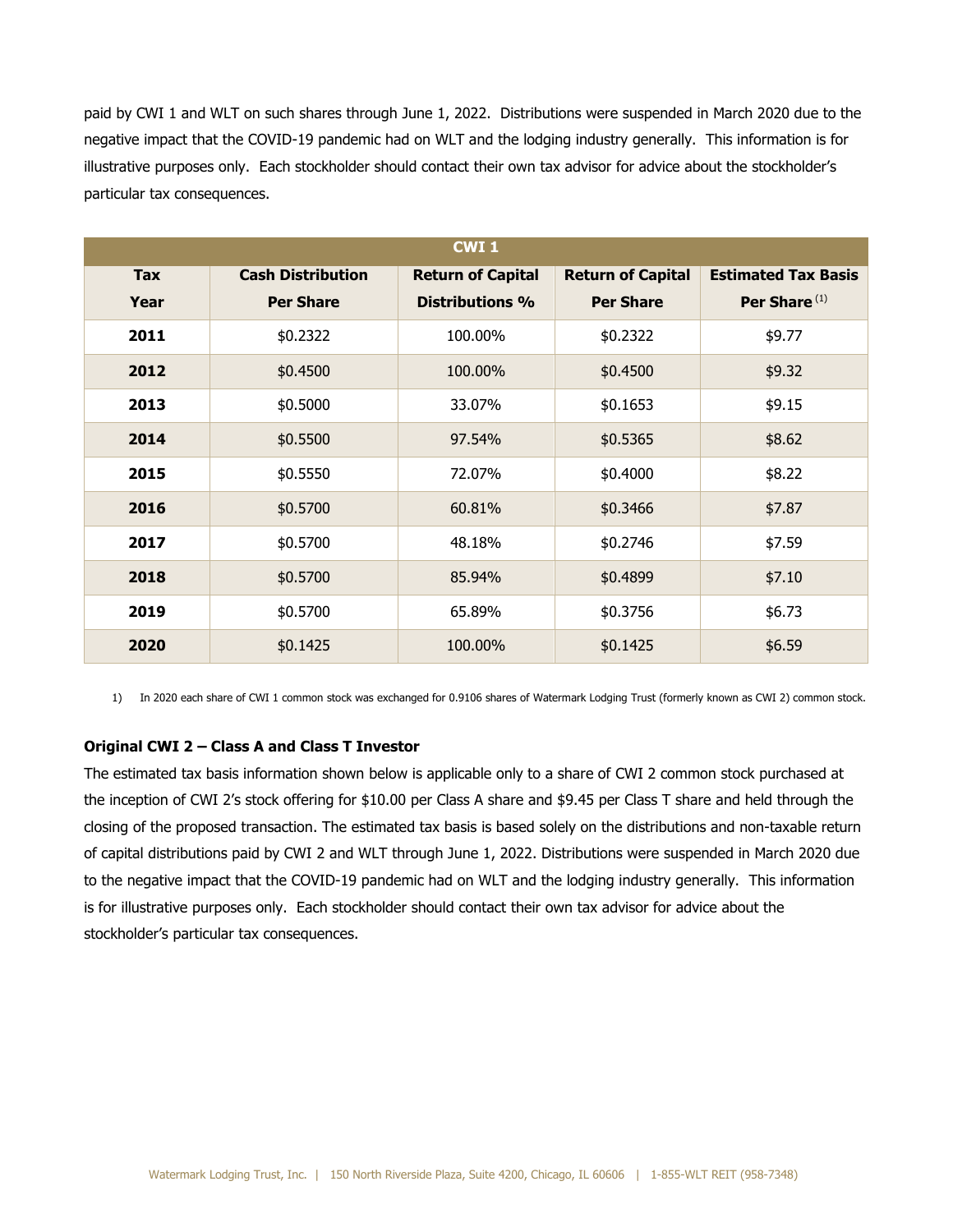| <b>CWI 2 Class A</b> |                                              |                                             |                                              |                                                |  |
|----------------------|----------------------------------------------|---------------------------------------------|----------------------------------------------|------------------------------------------------|--|
| <b>Tax</b><br>Year   | <b>Cash Distribution</b><br><b>Per Share</b> | <b>Return of Capital</b><br>Distributions % | <b>Return of Capital</b><br><b>Per Share</b> | <b>Estimated Tax Basis</b><br><b>Per Share</b> |  |
|                      |                                              |                                             |                                              |                                                |  |
| 2015                 | \$0.1896                                     | $0.00\%$                                    | \$0.0000                                     | \$10.00                                        |  |
| 2016                 | \$0.5262                                     | 57.19%                                      | \$0.3009                                     | \$9.70                                         |  |
| 2017                 | \$0.5578                                     | 63.49%                                      | \$0.3541                                     | \$9.34                                         |  |
| 2018                 | \$0.5640                                     | 82.55%                                      | \$0.4656                                     | \$8.88                                         |  |
| 2019                 | \$0.5640                                     | 82.97%                                      | \$0.4679                                     | \$8.41                                         |  |
| 2020                 | \$0.1410                                     | 100.00%                                     | \$0.1410                                     | \$8.27                                         |  |

| <b>CWI 2 Class T</b> |                                              |                                                    |                                              |                                                |  |
|----------------------|----------------------------------------------|----------------------------------------------------|----------------------------------------------|------------------------------------------------|--|
| <b>Tax</b><br>Year   | <b>Cash Distribution</b><br><b>Per Share</b> | <b>Return of Capital</b><br><b>Distributions %</b> | <b>Return of Capital</b><br><b>Per Share</b> | <b>Estimated Tax Basis</b><br><b>Per Share</b> |  |
| 2015                 | \$0.1558                                     | $0.00\%$                                           | \$0.0000                                     | \$9.45                                         |  |
| 2016                 | \$0.4291                                     | 57.19%                                             | \$0.2454                                     | \$9.20                                         |  |
| 2017                 | \$0.4515                                     | 63.49%                                             | \$0,2866                                     | \$8.92                                         |  |
| 2018                 | \$0.4624                                     | 82.55%                                             | \$0.3817                                     | \$8.54                                         |  |
| 2019                 | \$0.4611                                     | 82.97%                                             | \$0.3826                                     | \$8.15                                         |  |
| 2020                 | \$0.1154                                     | 100.00%                                            | \$0.1154                                     | \$8.04                                         |  |